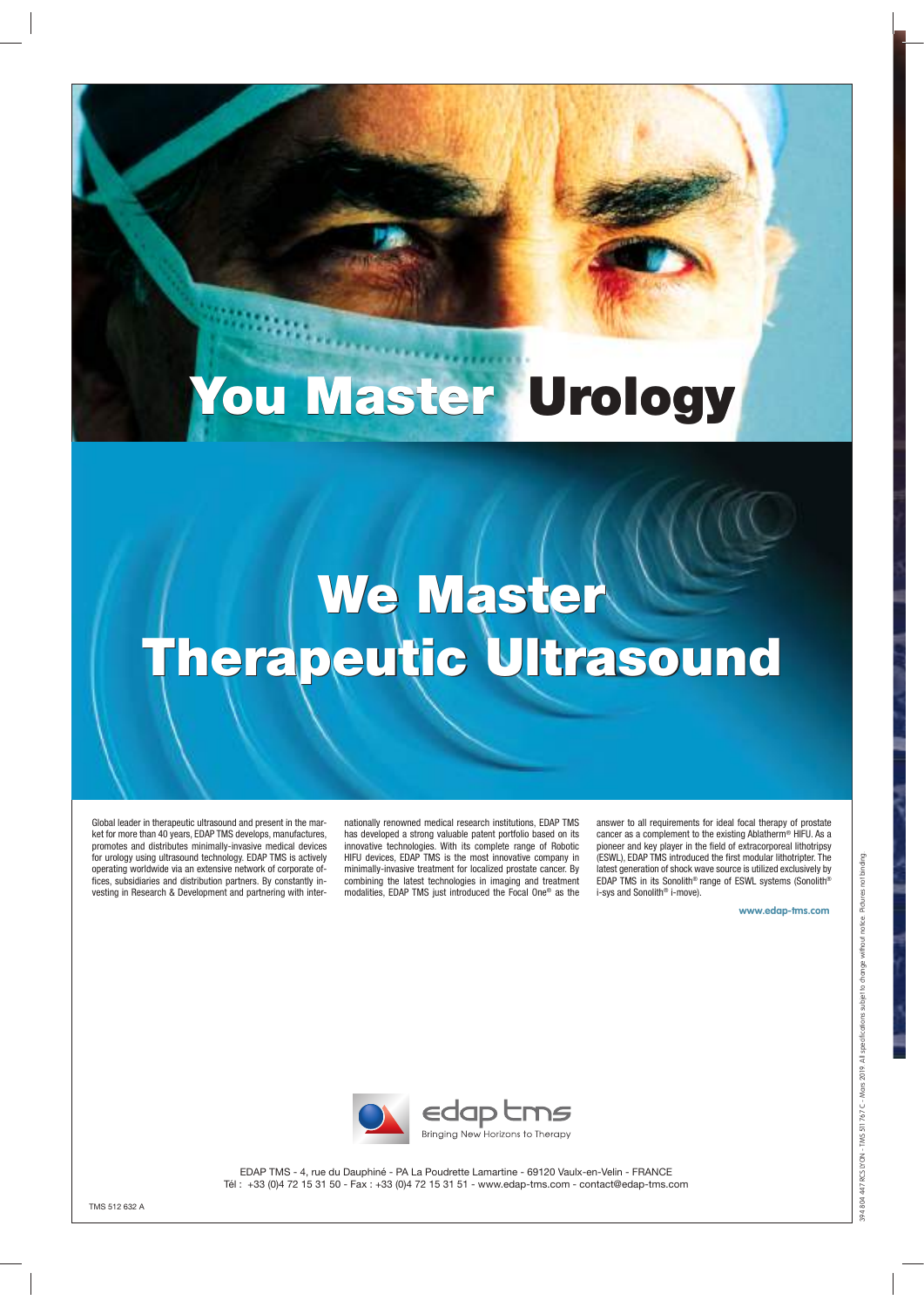# ocal One

Focal One

www.edap-tms.com

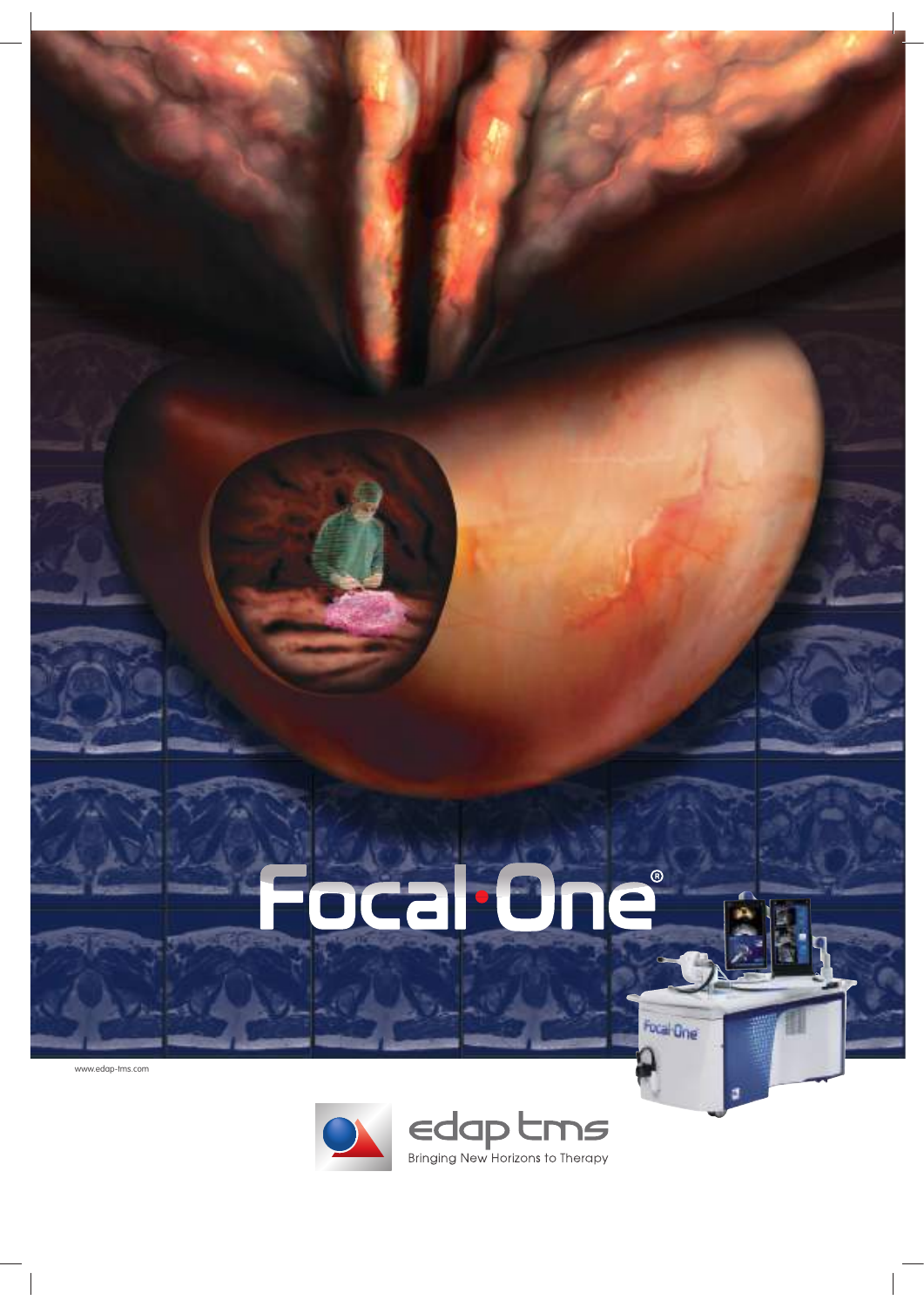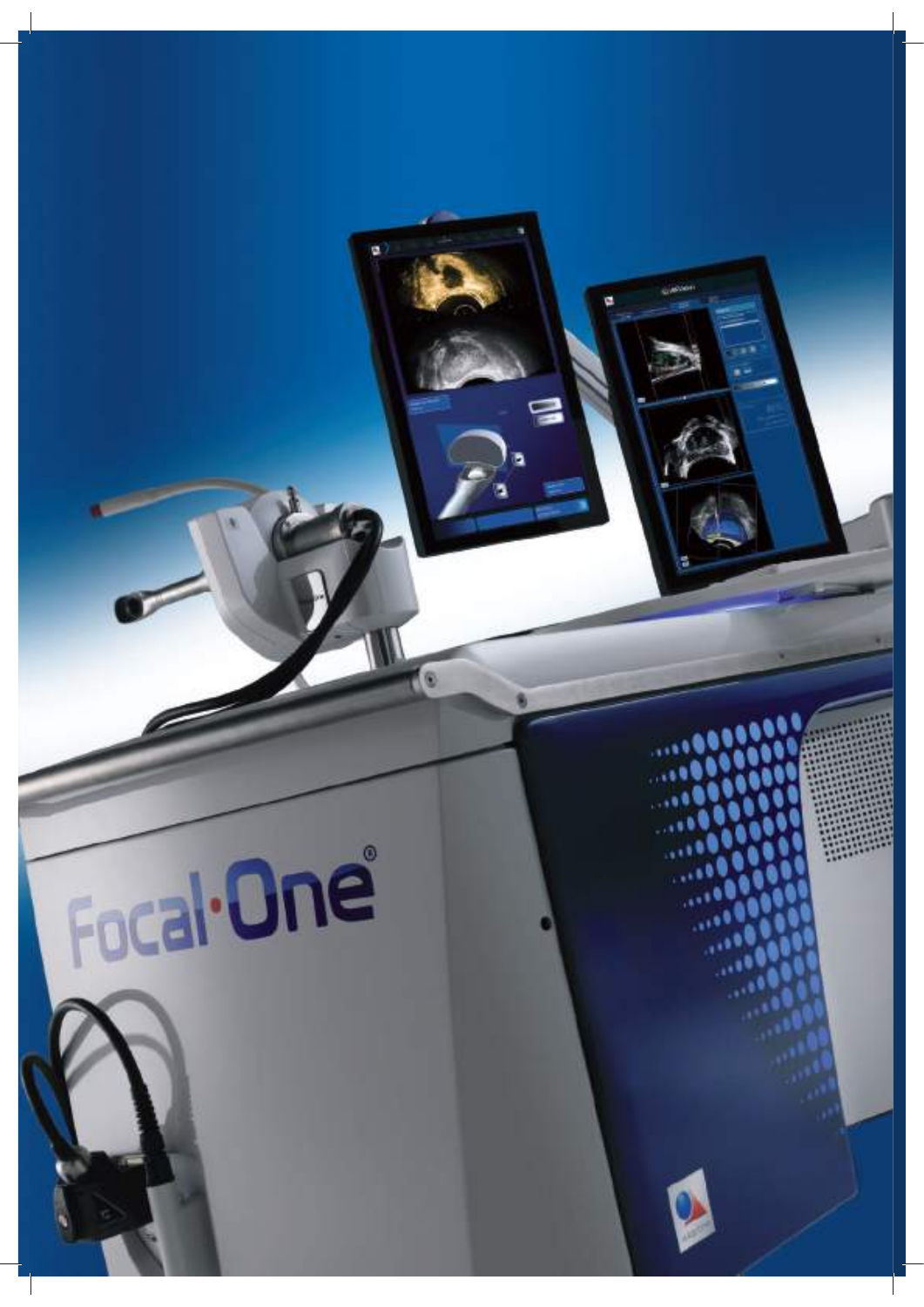## Focal HIFU for Prostate Cancer

Focal strategy for Prostate Cancer is taking a growing role in today's surgical practice. By combining all the latest technologies in imaging and treatment, Focal One® brings the answer to all requirements for ideal focal therapy: accurate and MR-fused imaging, non-invasive surgical approach, precise and efficient therapeutic energy and end-of-treatment validation imaging.



Tumor localization



Proven ablative technology



**Efficacy** validation

The 3 pillars of Focal Therapy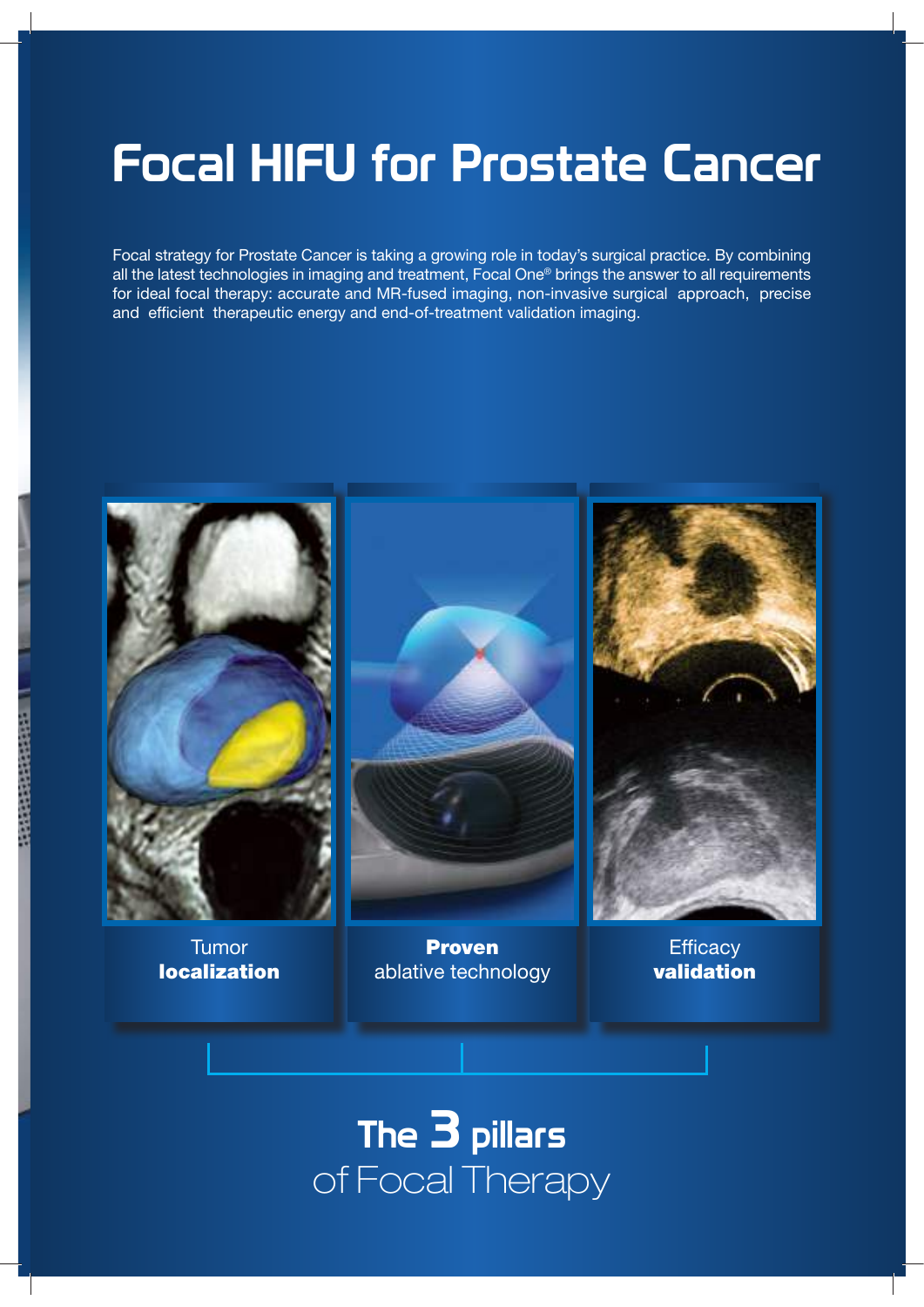## Ideal imaging modalities for optimal tumor localization

Multi-parametric MRI has become the standard for Prostate Cancer imaging. As a first-line diagnostic tool, it has become universally used to identify tumor localization and guide biopsy in order to improve their detection rate. The biopsy-proven tumor localization on the MRI as well as the biopsy locations and results are used to guide the focal treatment of Focal One® thanks to a proprietary non-rigid fusion algorithm (HIFUsion).



### Elastic Fusion



Multi-parametric MR Images are imported from PACS or CD.



3D biopsy data can be imported from various transrectal and transperineal devices.





Non-rigid fusion algorithm (HIFUsion) will virtually deform the MR and/or biopsy ultrasound volumes to automatically match its 3D contours with the real-time ultrasound volume.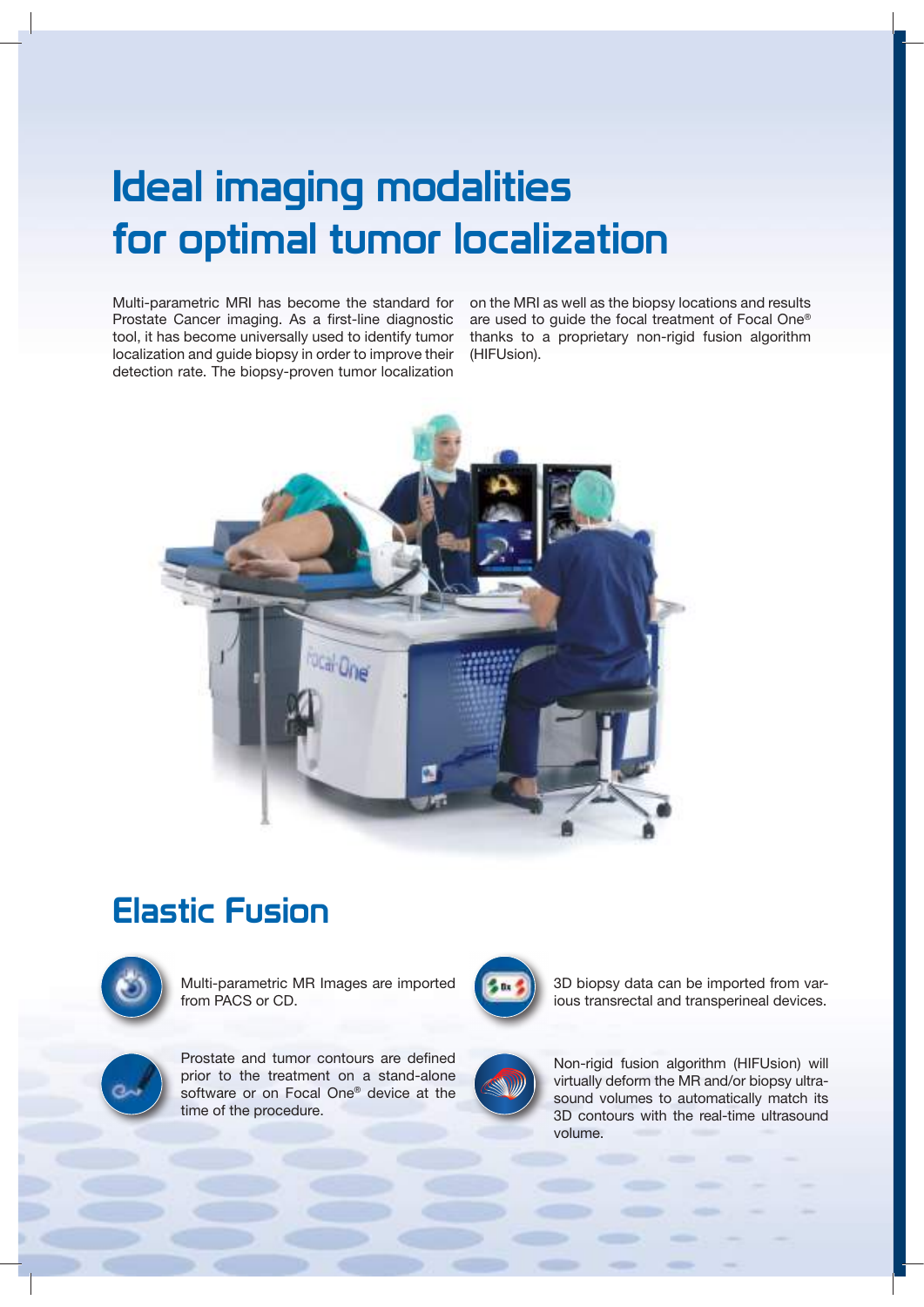## Biopsy and MRI Guided Focal HIFU



Validation of Treated Area Elastic Fusion MRI/Biopsies + Contrast Imaging

Fused

Biopsies + U/S

Fused  $MRI + U/S$ 



#### **W** HIFUsion Proprietary Elastic Fusion Algorithm







MRI U/S Contour 3D Biopsies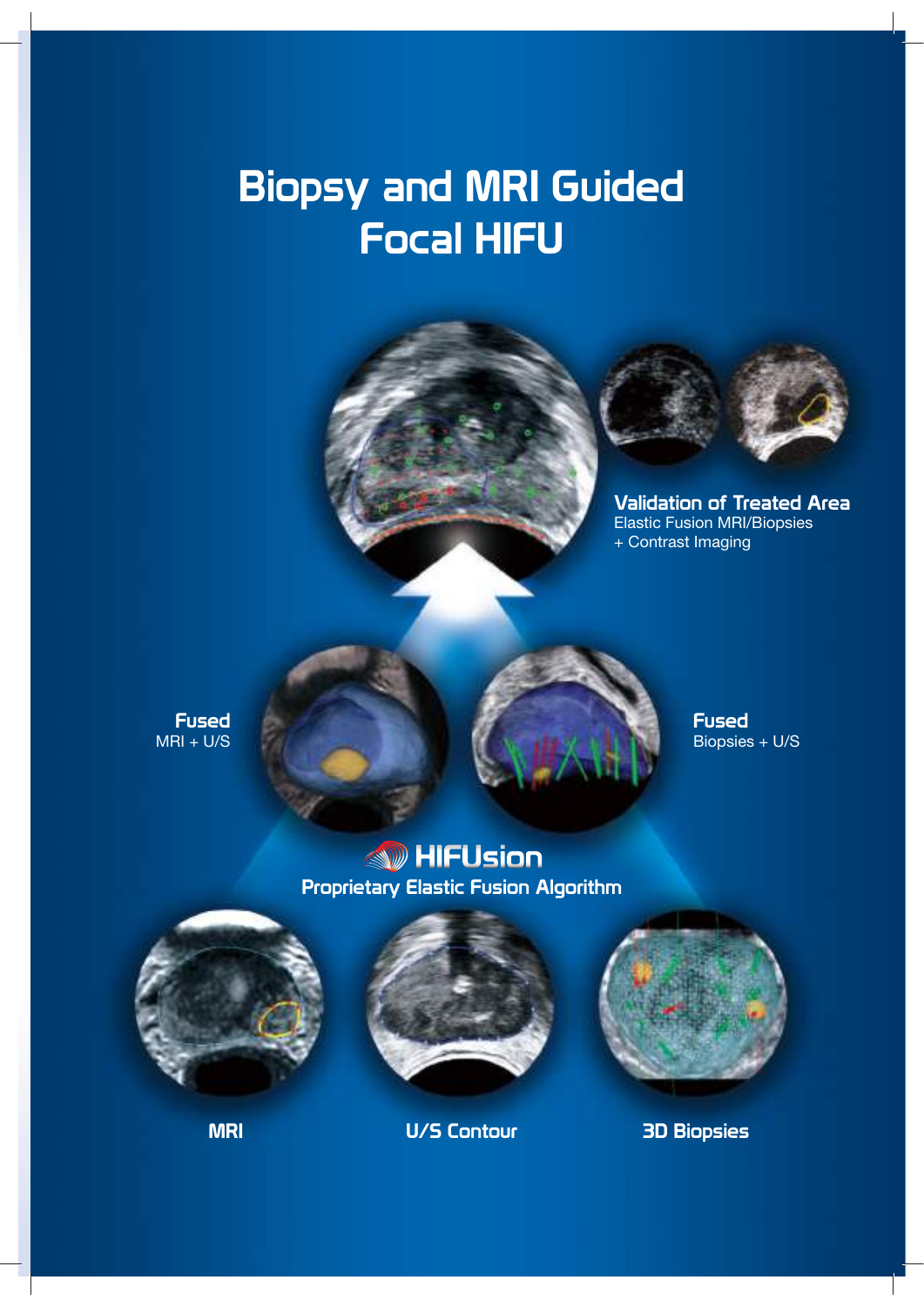## Conformational treatment



• 7.5 MHz Imaging Transducer • 3 MHz HIFU transducer



EDAP TMS exclusive Dynamic Focusing technology

#### Precise contouring of zone to be treated

- MR and 3D biopsies target automatically displayed on live ultrasound.
- Design precisely area to be treated and follow HIFU shots.

#### Dynamic Focusing

- Electronic displacement of focal point without any mechanical movement.
- The Dynamic Focusing technology allows a precise non-invasive destruction of the target area within the prostate.

#### Conformational treatment

- Precise planning capabilities.
- Clear visualization of anatomical structures with MRI and biopsy information overlaid.
- Small size of unitary HIFU lesion.
- Ablation of a precise area around the tumor while sparing the surrounding tissue.



#### Robotic HIFU

- Complete motorization of all movements (3 translations and 1 rotation).
- Robotic execution of planned treatment.
- Real-time control and adjustment of rectal wall distance.

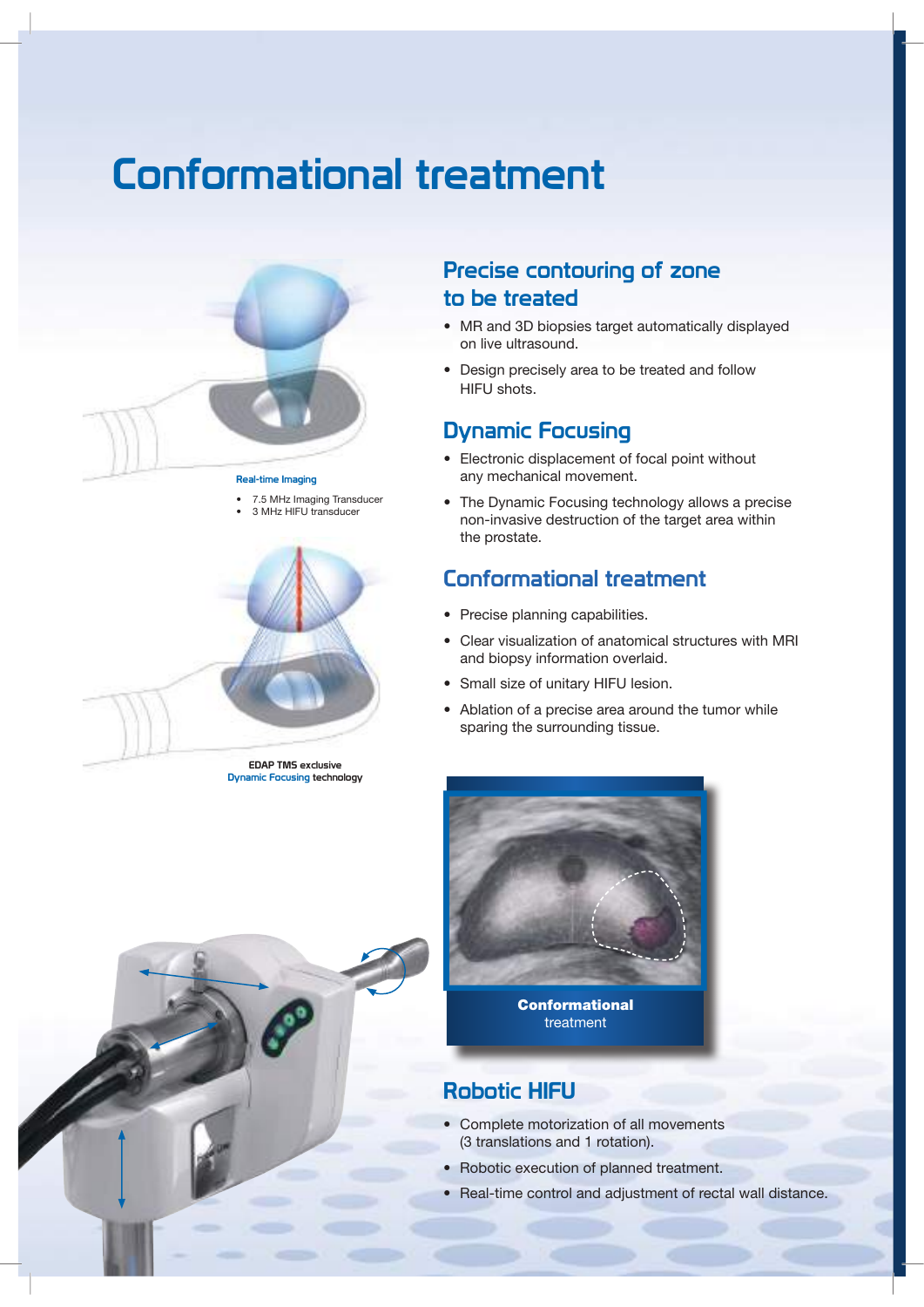## Real-time treatment validation: Contrast-enhanced Imaging

Immediate visualization of devascularized area with micro-bubble ultrasound contrast agent.



**Shadow** contouring



**Fused biopsies** + contrast U/S

French multicentric (10 centers) study on hemispherical HIFU promoted by French Association

Patients treated by Hemi-HIFU

Absence of Clinically Significant Cancer

(CSC: Gleason score ≥7 or cancer core length ><br>regardless of grade or >2 positive cores) Radical Treatment Free Survival (RTFS)

mean follow-up of 30.4 month

## HIFU Clinical Evidence

#### 10 year follow-up data

High Intensity Focused Ultrasound for Prostate Cancer is backed-up with more than 80 peer-reviewed articles showing long-term, large cohort results.



at 2 years 97% Continence preservation

Focal HIFU

of Urology.\*

111

95%

89%

Hemiablation strategy results

78% **Erectile Function preservation** 

\* Rischmann et al.; Eur Urol 71,n°2 (Feb 2017): 267-73

Proven oncological efficacy at 10 years for primary treatment <sup>(1)</sup> Crouzet S et al. Eur Urol. 2014 May;65(5):907-14 - <sup>(2)</sup> Ganzer R et al. BJU Int. 2013 Aug; 112(3):322-9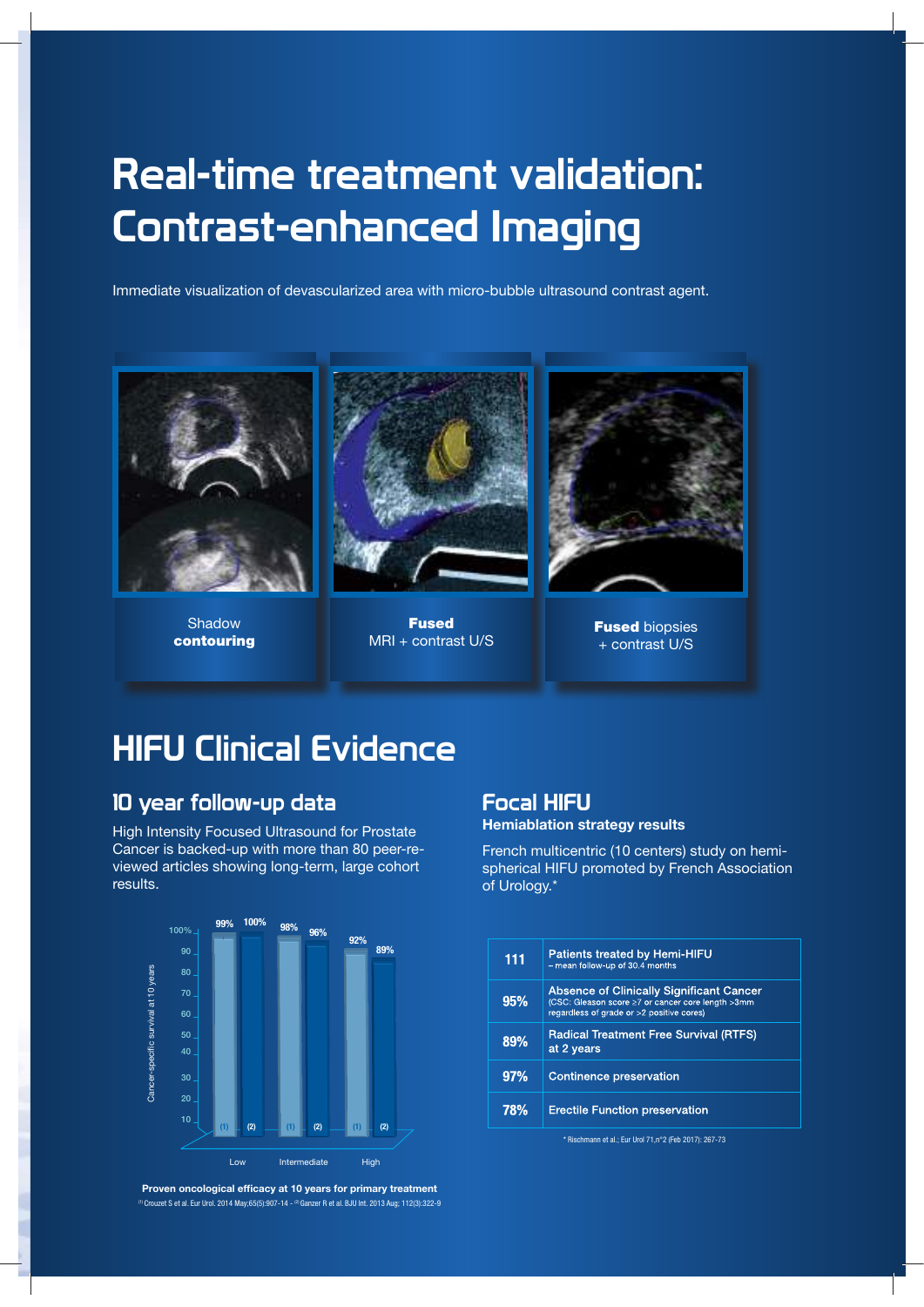$\mathcal{L}^{\mathcal{L}}$ 

 $\overline{\phantom{a}}$